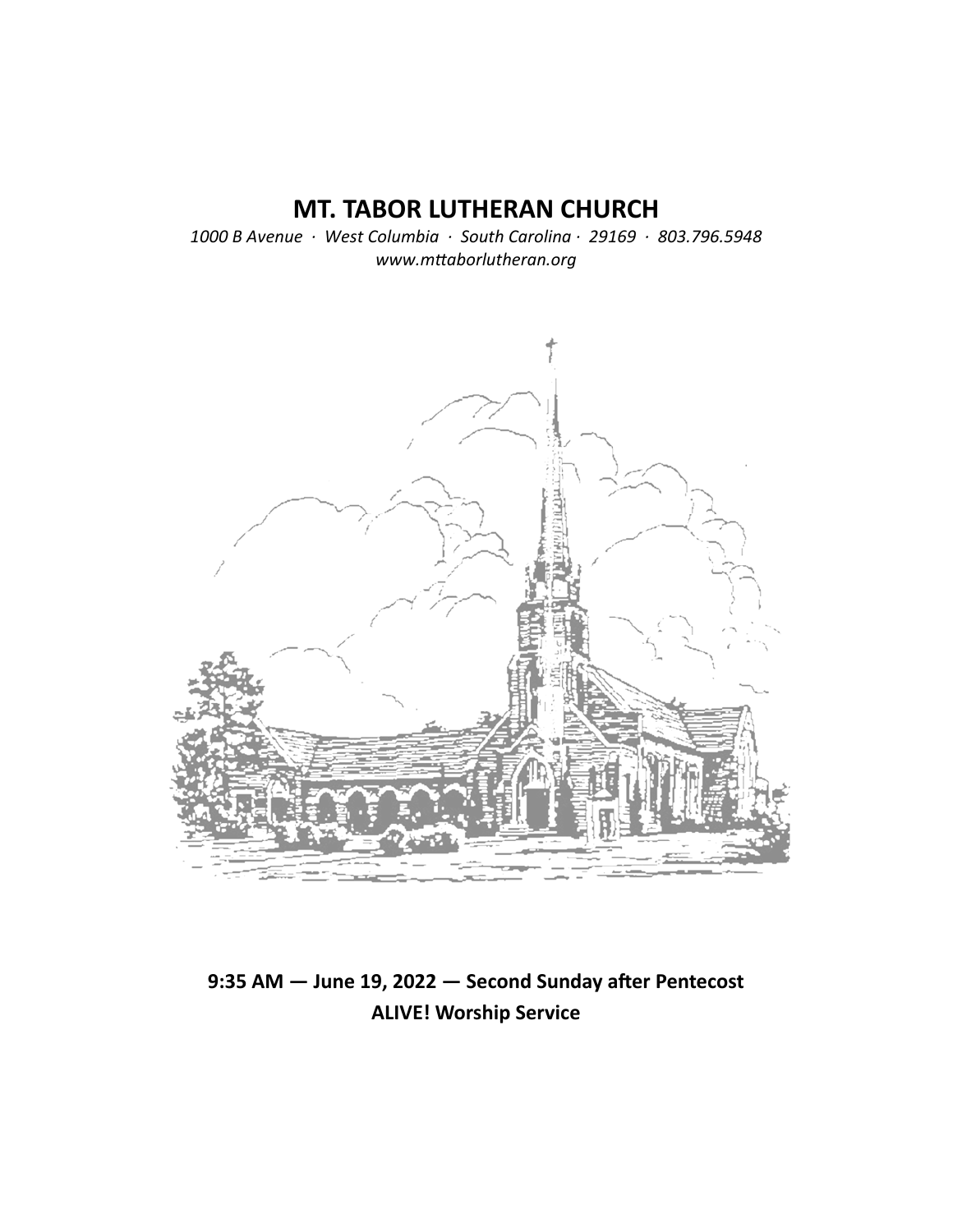## **Setting Eight—Non-Communion**

### **INTRODUCTION**

This Sunday's texts paint startling pictures of the horrific nature of sin. The church's repeated celebration of holy communion counters that tragic reality in a continued showing forth of the death of Jesus until he comes again. It is a dramatic declaration of "how much God has done for you."

**GATHERING HYMNS** *We Are All One in Christ* **See Hymn Insert** *Beauty for Brokenness* (verses 1, 2 & 5) **See Hymn Insert**  *Healer of Our Every Ill* See Hymn Insert

### **PEACE**

The peace of Christ be with you always. **And also with you.** 

### **ANNOUNCEMENTS**

**PRAYERS OF INTERCESSION**  God of grace, **hear our prayer.**

### **KYRIE p. 184 Kyrie eleison, on our world and on our way, Kyrie eleison, ev'ry day.**

For peace in the world, for the health of the church, for the unity of all; for this holy house, for all who worship and praise, let us pray to the Lord, **let us pray to the Lord**

### **Kyrie eleison, on our world and on our way, Kyrie eleison, ev'ry day.**

That we may live out your impassioned response to the hungry and the poor; that we may live out truth and justice and grace, let us pray to the Lord, **let us pray to the Lord** 

### **Kyrie eleison, on our world and on our way, Kyrie eleison, ev'ry day.**

For peace in our hearts, for peace in our homes, for friends and family; for life and for love, for our work and our play, let us pray to the Lord, **let us pray to the Lord**

### **Kyrie eleison, on our world and on our way, Kyrie eleison, ev'ry day.**

For your Spirit to guide; that you center our lives in the water and the Word; that you nourish our souls with your body and blood, let us pray to the Lord, **let us pray to the Lord**

### **Kyrie eleison, on our world and on our way, Kyrie eleison, ev'ry day.**

### **PRAYER OF THE DAY**

Let us pray.

O Lord God, we bring before you the cries of a sorrowing world. In your mercy set us free from the chains that bind us, and defend us from everything that is evil, through Jesus Christ, our Savior and Lord. **Amen.**

### **CHILDREN'S SERMON**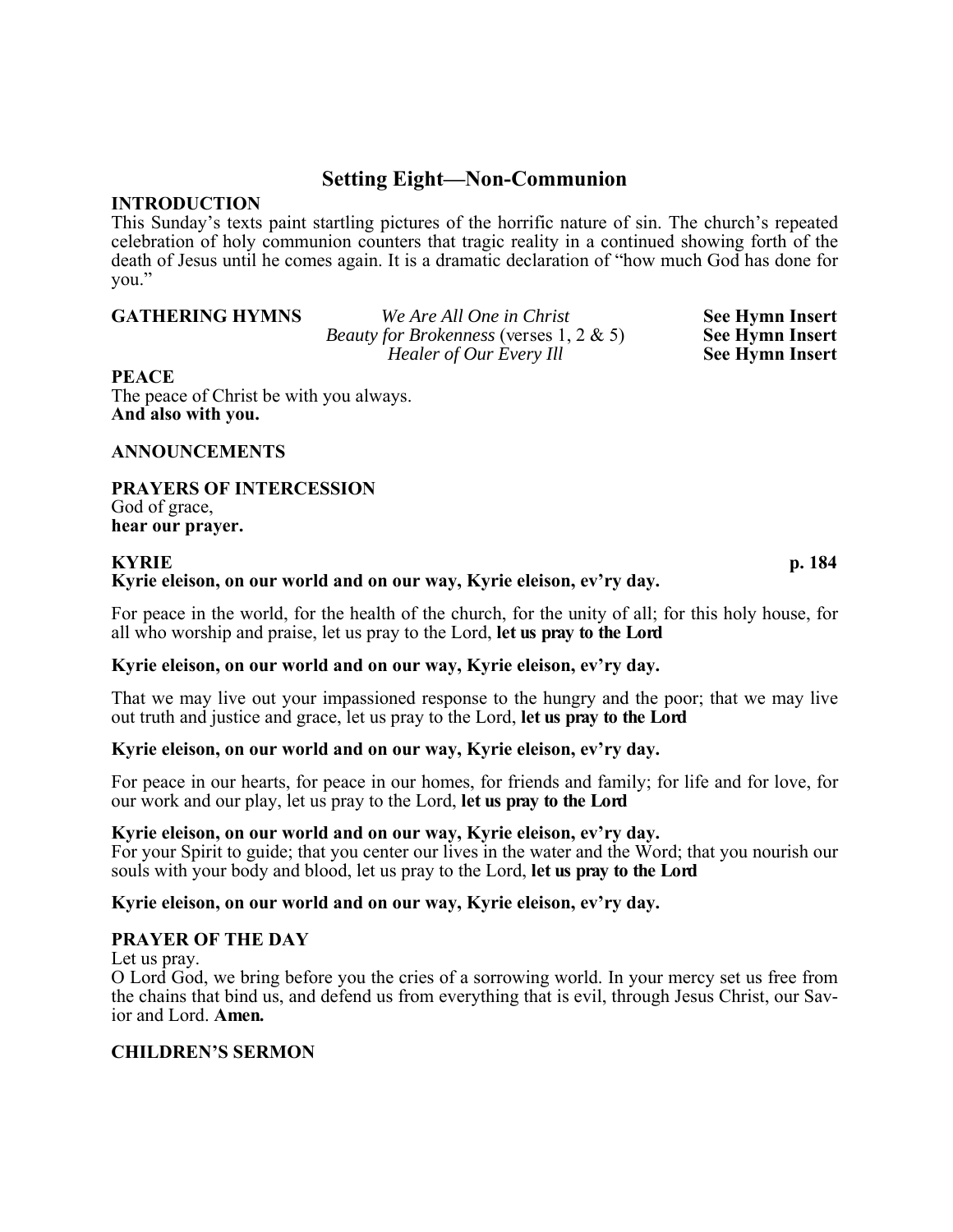### **HYMN OF PRAISE** *Great Is the Lord* **See Hymn Insert**

**READING** Isaiah 65:1-9

*The prophet announces God's impatience. The people's self-absorption is idolatry, and images of practices that displease God fill this reading. Like a vintner who crushes the grape to release the wine, God will use Israel's exile to establish a new community of the faithful.* 

<sup>1</sup>I was ready to be sought out by those who did not ask, to be found by those who did not seek me. I said, "Here I am, here I am," to a nation that did not call on my name. <sup>2</sup>I held out my hands all day long to a rebellious people, who walk in a way that is not good, following their own devices; <sup>3</sup>a people who provoke me to my face continually, sacrificing in gardens and offering incense on bricks; <sup>4</sup>who sit inside tombs, and spend the night in secret places; who eat swine's flesh, with broth of abominable things in their vessels; <sup>5</sup>who say, "Keep to yourself, do not come near me, for I am too holy for you." These are a smoke in my nostrils, a fire that burns all day long. <sup>6</sup>See, it is written before me: I will not keep silent, but I will repay; I will indeed repay into their laps <sup>7</sup>their iniquities and their ancestors' iniquities together, says the LORD; because they offered incense on the mountains and reviled me on the hills, I will measure into their laps full payment for their actions. <sup>8</sup>Thus says the LORD: As the wine is found in the cluster, and they say, "Do not destroy it, for there is a blessing in it," so I will do for my servants' sake, and not destroy them all.  $9I$  will bring forth descendants from Jacob, and from Judah inheritors of my mountains; my chosen shall inherit it, and my servants shall settle there.

The word of the Lord. **Thanks be to God.** 

**PSALM 22:19-28** *Stand in the Congregation* **See Hymn Insert** 

The holy gospel according to Luke. **Glory to you, O Lord.** 

*Jesus' mission includes foreigners and his authority extends to the casting out of demons. Some who witness Jesus' work are seized with confusion and fear, but the man who was healed is commissioned to give testimony to God's mercy and power.* 

 $^{26}$ Then [Jesus and his disciples] arrived at the country of the Gerasenes, which is opposite Galilee.  $^{27}$ As he stepped out on land, a man of the city who had demons met him. For a long time he had worn no clothes, and he did not live in a house but in the tombs. <sup>28</sup>When he saw Jesus, he fell down before him and shouted at the top of his voice, "What have you to do with me, Jesus, Son of the Most High God? I beg you, do not torment me" $-$ <sup>29</sup>for Jesus had commanded the unclean spirit to come out of the man. (For many times it had seized him; he was kept under guard and bound with chains and shackles, but he would break the bonds and be driven by the demon into the wilds.) 30Jesus then asked him, "What is your name?" He said, "Legion"; for many demons had entered him. <sup>31</sup>They begged him not to order them to go back into the abyss.<br><sup>32</sup>Now there on the hillside a large herd of swine was feeding; and the demons begged Jesus to let them enter these. So he gave them permission.  $33$ Then the demons came out of the man and entered the swine, and the herd rushed down the steep bank into the lake and was drowned. <sup>34</sup>When the swineherds saw what had happened, they ran off and told it in the city and in the country. <sup>35</sup>Then people came out to see what had happened, and when they came to Jesus, they found the man from whom the demons had gone sitting at the feet of Jesus, clothed and in his

**GOSPEL** Luke 8:26-39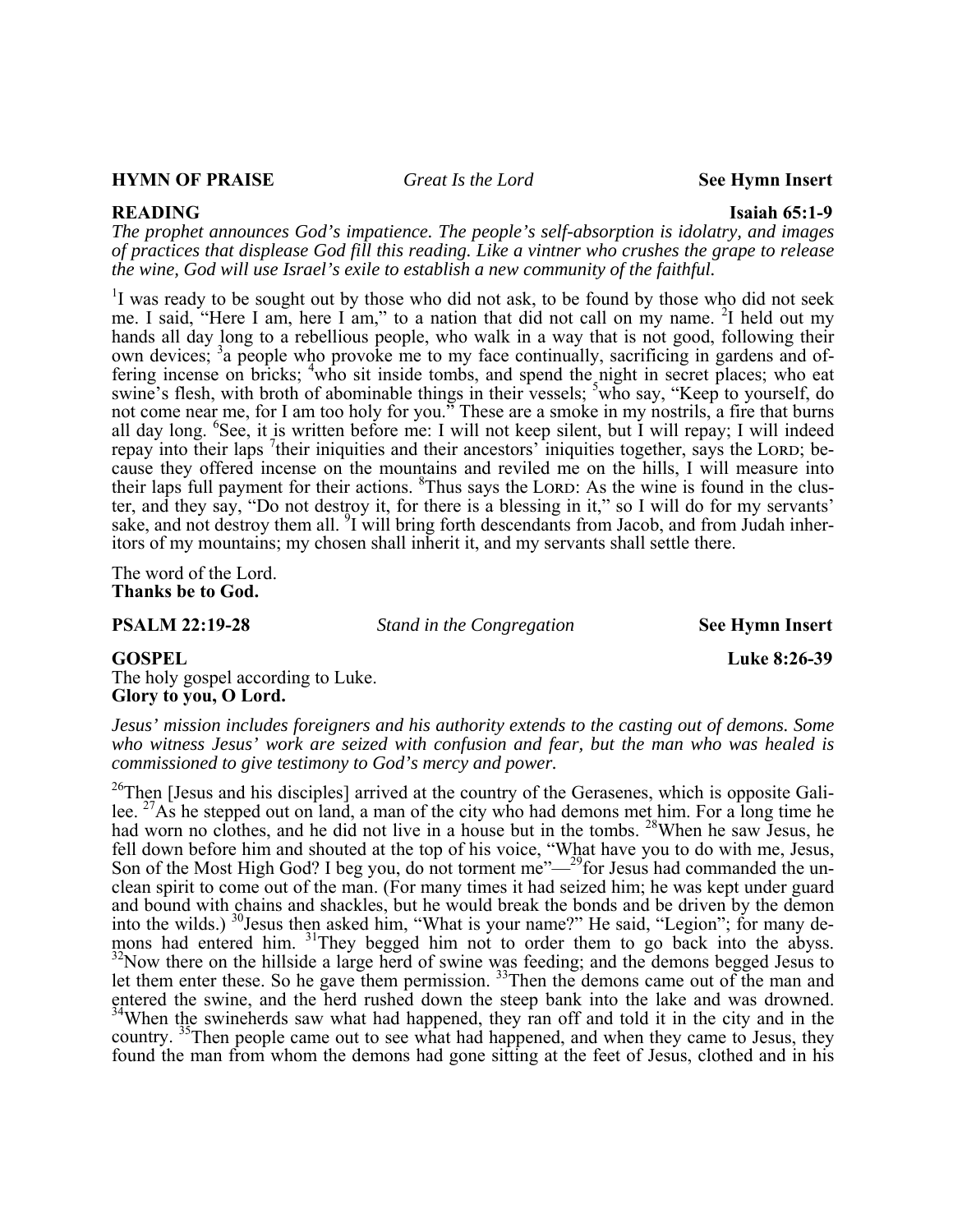right mind. And they were afraid.  $36$ Those who had seen it told them how the one who had been possessed by demons had been healed.  $37$ Then all the people of the surrounding country of the Gerasenes asked Jesus to leave them; for they were seized with great fear. So he got into the boat and returned.  $38$ The man from whom the demons had gone begged that he might be with him; but Jesus sent him away, saying, <sup>39</sup> Return to your home, and declare how much God has done for you." So he went away, proclaiming throughout the city how much Jesus had done for him.

The gospel of the Lord. **Praise to you, O Christ.** 

**SERMON** 

### **ANTHEM** *Healing Is in Your Hands*  **Carson/C. Nockels/N. Nockels, Redman/Tomlin/arr. Parks**

### **CONFESSION AND FORGIVENESS**

Most merciful God, **we confess that we have sinned against you and your beloved children. We have turned our faces away from your glory when it did not appear as we expected. We have rejected your word when it made us confront ourselves. We have failed to show hospitality to those you called us to welcome. Accept our repentance for the things we have done and the things we have left undone. For the sake of Jesus Christ, have mercy on us. Forgive us and lead us, that we may bathe in the glory of your Son born among us, and reflect your love for all creation. Amen.** 

Rejoice in this good news: In  $\pm$  Christ Jesus, your sins are forgiven. You are descendants of the Most High, adopted into the household of Christ, and inheritors of eternal life. Live as freed and forgiven children of God. **Amen.**

### **OFFERING**

**OFFERING HYMN** *Create in Me a Clean Heart* **See Hymn Insert** 

### **LORD'S PRAYER**

Gathered into one by the Holy Spirit, let us pray as Jesus taught us. **Our Father in heaven, hallowed be your name,** 

**your kingdom come, your will be done, on earth as in heaven. Give us today our daily bread. Forgive us our sins as we forgive those who sin against us. Save us from the time of trial and deliver us from evil. For the kingdom, the power, and the glory are yours, now and forever. Amen.**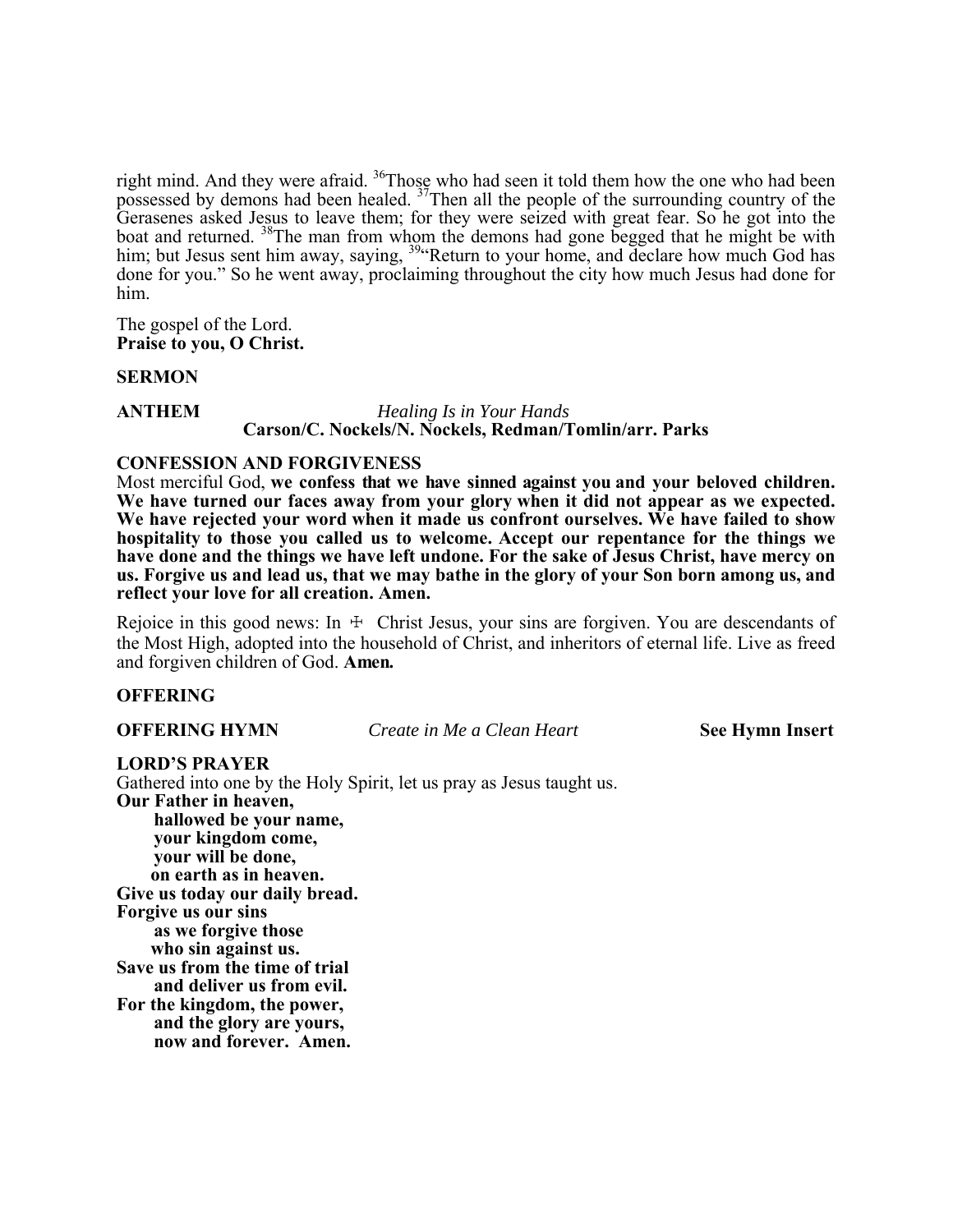### **BLESSING**

The Lord bless you and keep you. The Lord's face shine on you with grace and mercy. The Lord look upon you with favor and  $\pm$  give you peace. **Amen.** 

**SENDING SONG** *I Depend Upon Your Faithfulness* **See Hymn Insert** 

**DISMISSAL**  Go in peace. Serve the Lord. **Thanks be to God.**

### **POSTLUDE**

**Welcome to Mt. Tabor.** We are glad that you have chosen to worship with us today! If you are a visitor, please fill out and return the attendance card in your pew rack so we may have a record of your attendance. Our ushers and greeters will be glad to answer any questions you may have about our worship service. We hope that you will experience the presence of the Risen Christ today!

**Altar Flowers.** Today's Altar Flowers are given to the glory of God by the family of Sandy Dennis in loving memory of Bob Dennis.

**Bulletin Covers.** Today's Bulletin Covers are given to the glory of God by Rachel Bundrick in memory of her father, Manning Bundrick, for Father's Day and his birthday on June 17th.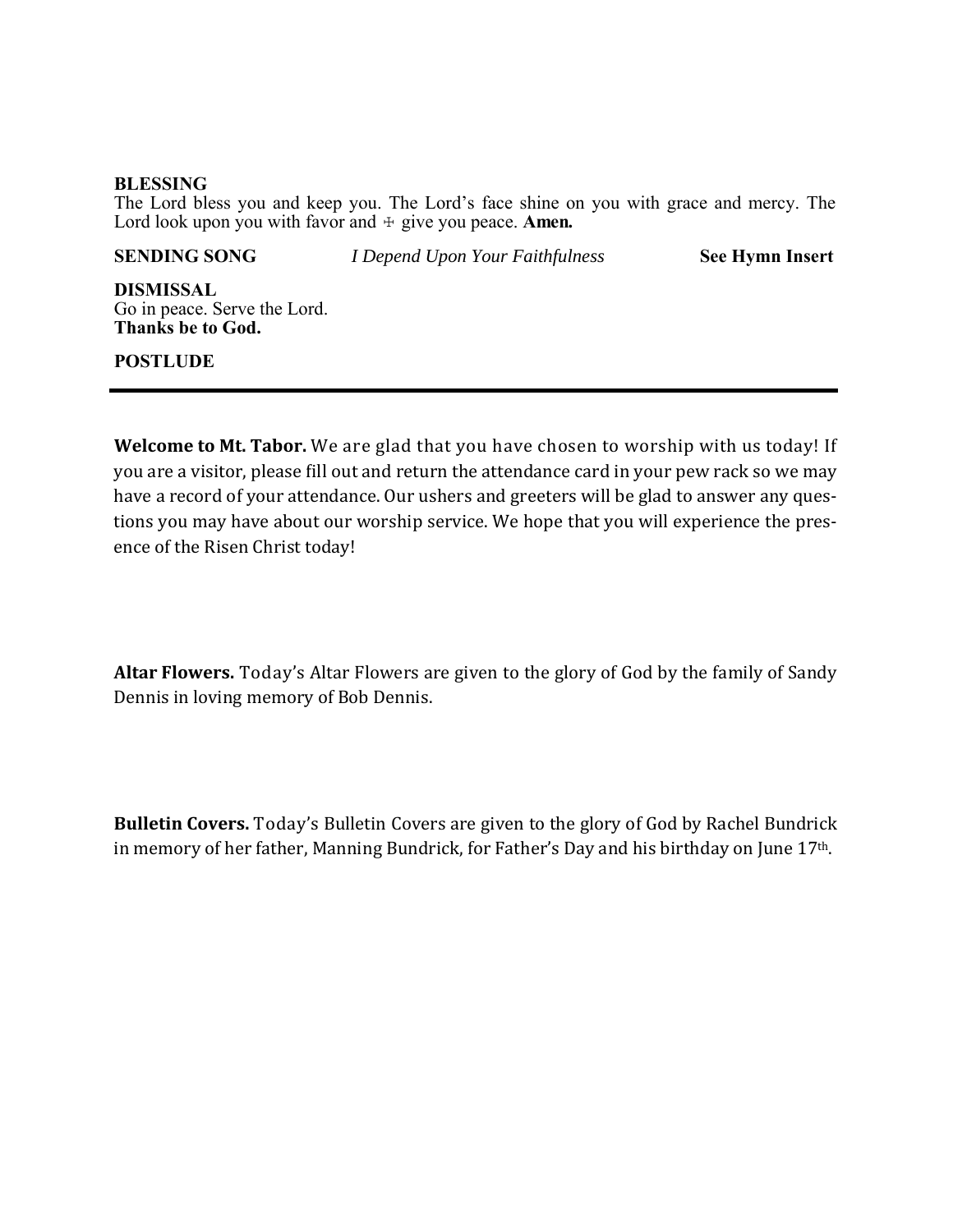## **Lord Teach Us To Pray:**

*As God's people called to love one another, let us pray for the following members of our church family, who celebrate the anniversary of their baptism this week:* Whitney Glass, Johnathan Marchant, Miriam O'Neal, Rachel Paetow, Ryan Paetow, Dallas Phillips, Barbara Raulerson, Korbin Seay.

## **Most Recent Prayer Concerns:**

Carroll Hutchinson, Travis Spainhour, Jackie Macaulay, Lauren Addy.

## **Ongoing Prayer Concerns:**

Murray Hoskins, Will Wood, Paul Jacobs, David Mellichamp, Mary Hamson, Nancy Allen, Dottie Ford, Jeanie Jacobs, Sandra Baker, Betty Wise, Boyd Steele, Elmer Sundlie, Herman Bouknight, Barbara Stilwell, Pastor Jerry & Janice Livingston, Lucky Jones, Jennifer Brazell, Mary Hamson, Ann Callison, Lisa Long, Bill Hunnicutt.

## **Family & Loved Ones of Mt. Tabor:**

Steve Collum, Allisa Smith, John Bundrick, Beth Watts, Henry Gainey, Bob & Shirley Spruill, Pete Guyton, Paula Hawkins, Jean Jones, Lori Gladiness.

## **Members of Mt. Tabor Serving in the Military:**

Adam Davis, Andrew Hamson, Samuel Davis, Scott Hash.

## **Family and Loved Ones Serving in the Military:**

Eli McCracken, Marcus Hayes, Tristan Mullen, Cory Fabian, Hayden Henneman, Edwin Taylor, Patrick Taylor, Edwin Torres, Josh Watson, Jacob Henry Burgan, Patrick Morris, Ben Barron, Barry Duncan, Michael Barfield, David Mathews.

## **The Family Of:**

Bob Dennis, Pastor Charles Easley, John Awtry, Donna Addy Dickerson.

Please help us keep our prayer list up to date by calling the church office with any names to be *added or removed. Otherwise, names remaining on the prayer list for more than 2 months will be removed.*